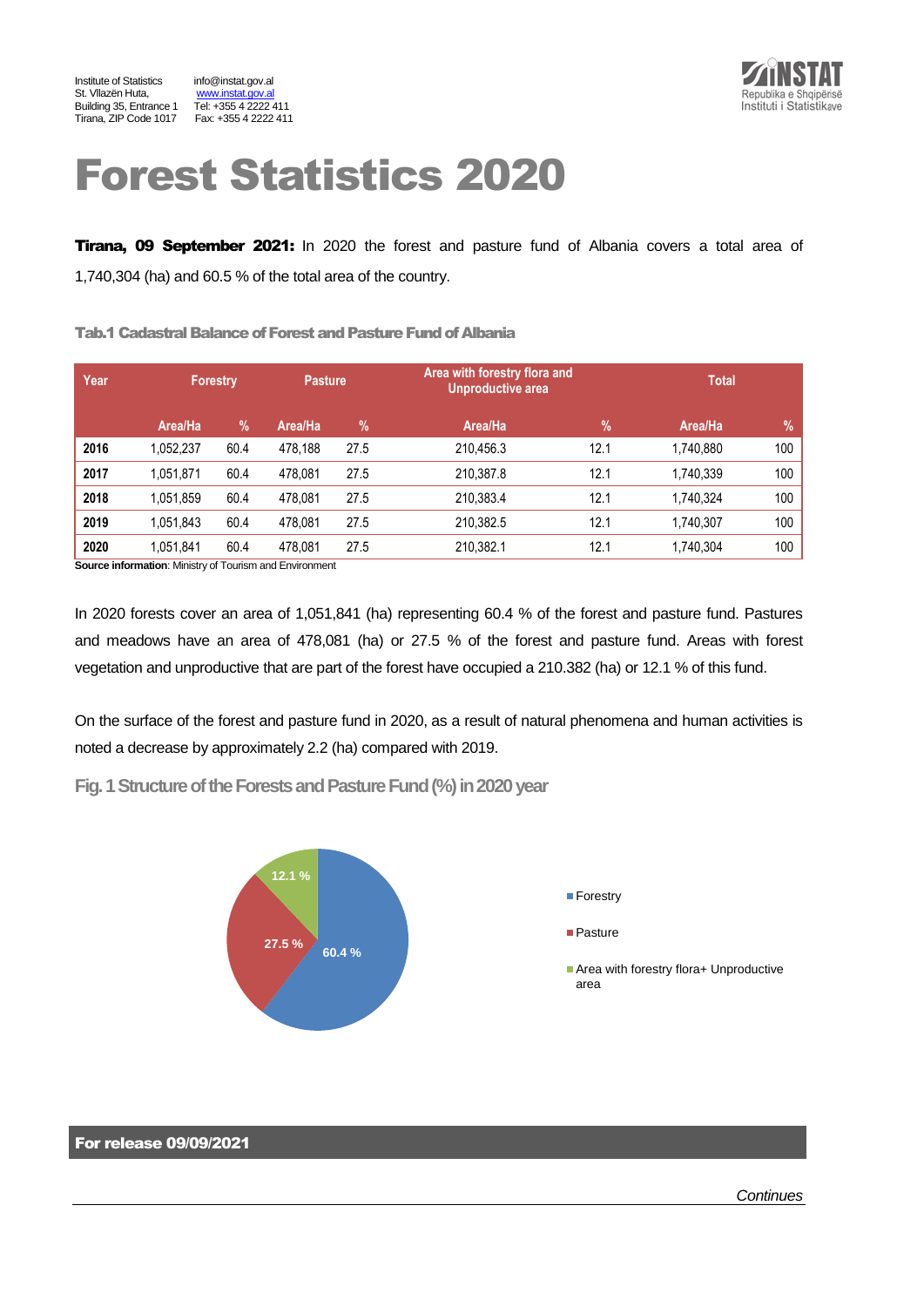In 2020 the total forest volume was 54,845,573 (m3) and 94 % of this volume consisting from public forests and 6 % from private forests. Volume decreased by approximately 1,113 (m3) compared to 2019.





In 2020 in the forestry fund by species the largest surface is covered by deciduous with 49.8 % followed by shrubs 35.8 % and conifer 14.3 %.



**Fig.3 Forest Fund by Types Structure (ha)**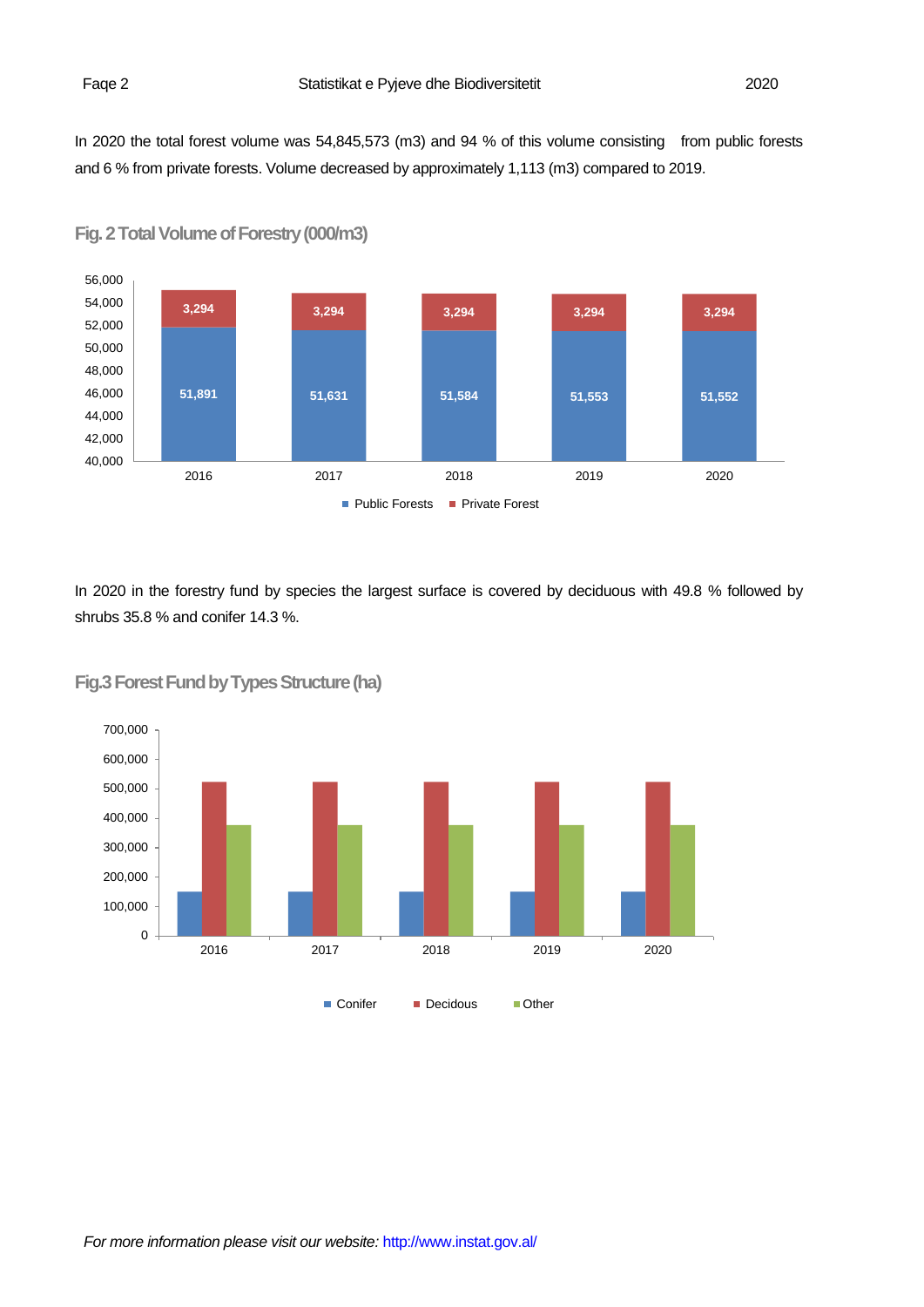## **Protected areas**

Protected natural and tourist areas in our country are considered as protected land and water areas due to the biodiversity of the natural and cultural assets they offer.

They are divided into 6 categories by relevance:

Tab. 2 Number and area of protected areas

|                                                             | Number/(Nr) |      |      |      | Area (Ha) |         |         |         |         |         |
|-------------------------------------------------------------|-------------|------|------|------|-----------|---------|---------|---------|---------|---------|
| <b>Categories of protected areas</b>                        | 2016        | 2017 | 2018 | 2019 | 2020      | 2016    | 2017    | 2018    | 2019    | 2020    |
| <b>Strict Nature Reserve</b>                                | 2           | 2    | 2    | 2    | 2         | 4,800   | 4,800   | 4,800   | 4,800   | 4,800   |
| National Park                                               | 15          | 15   | 14   | 14   | 14        | 210.501 | 210.501 | 230.707 | 230.707 | 230,707 |
| Natural Monument                                            | 750         | 750  | 750  | 725  | 725       | 3.470   | 3.470   | 3.470   | 3,470   | 3,470   |
| Habitat/Species Management<br>Area                          | 24          | 24   | 25   | 25   | 25        | 144.685 | 144.685 | 169.275 | 169.275 | 169,275 |
| Protected Landscape/<br>Seascape                            | 5           | 5    | 6    | 6    | 6         | 95.864  | 95.864  | 97.333  | 97.333  | 97,333  |
| Protected area with sustainable<br>use of natural resources | 4           | 4    | 4    | 4    | 4         | 18.245  | 18.245  | 18.245  | 18.245  | 18,245  |
| <b>Total</b>                                                | 800         | 800  | 801  | 776  | 776       | 477.566 | 477,566 | 523.831 | 523,831 | 523,831 |

**Source information**: Ministry of Tourism and Environment

Protected areas in 2020 occupy a general area of 523 831 (ha), equivalent 30 % of the forest found and around 18 % of the total area of the country. In 2020 there were not changes in the number or surface of protected areas.

**Fig. 4 Area of protected areas, by categories(%)**



In 2020, the largest surface of protected areas is occupied by national parks by 44.0 % followed by Habitat/Species Management Area with 32.3 % Protected Landscape/ Seascape with 18.6 %, Habitat/Species Management Area 3.5 %, Strict Nature Reserve 0.9 % and natural monuments 0.7 %.